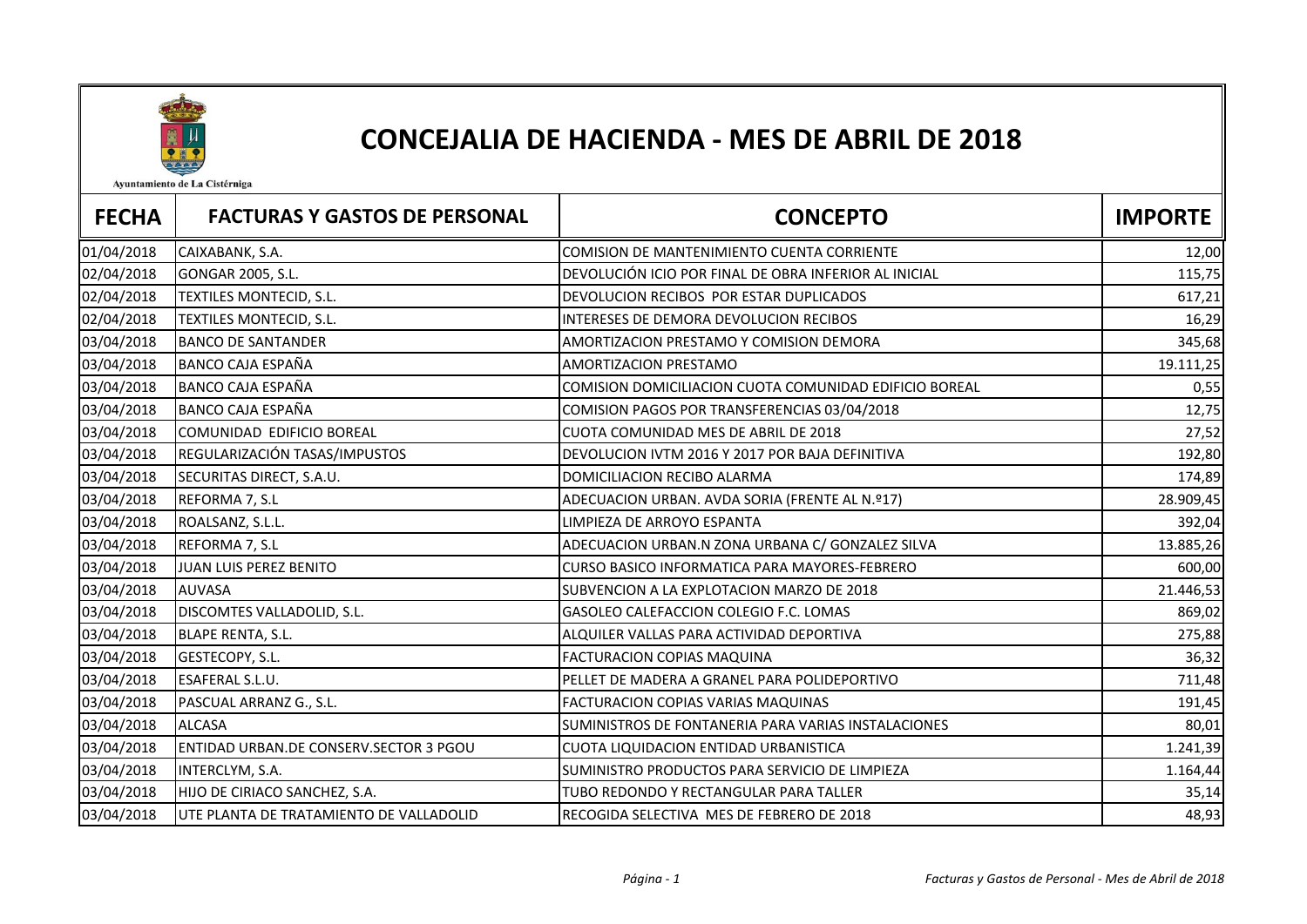| 03/04/2018 | VESTUARIO PROFESIONAL WORK MEN S.L.L.  | VESTUARIO PARA OPERARIOS DE SERVICIOS MULTIPLES            | 108,03    |
|------------|----------------------------------------|------------------------------------------------------------|-----------|
| 03/04/2018 | <b>ESPECTACULOS DUERO S.L.</b>         | MATERIAL PARA I CERTAMEN DE DANZA                          | 230,26    |
| 03/04/2018 | CADIELSA, S.L.                         | SUMINISTROS ALUMBRADO PCO. NAVE P.I. LA MORA               | 656,35    |
| 03/04/2018 | DISCOMTES VALLADOLID, S.L.             | GASOLEO PARA CALEFACCION CENTRO SOCIAL POLIVALENTE         | 1.325,11  |
| 03/04/2018 | FLUME, S.L.                            | SUMINISTRO PARA TALLER Y PARA REPARACION FUGA              | 149,73    |
| 03/04/2018 | MARIA DEL MAR D. ESPINILLA GARCIA      | I CERTAMEN DE DANZA CONTEMPORANEA MARZO2018                | 8.094,00  |
| 03/04/2018 | MEGADIVER SCIOEDUCATIVA, S.L.          | GESTIÓN DE LA ESCUELA I.M. GLORIA FUERTES FEBRERO 2018     | 4.546,40  |
| 03/04/2018 | JUAN CARLOS RAMOS HERNANDEZ            | INTERES DE DEMORA DEVOLUCION IVTM POR BAJA DEFINITIVA      | 10,23     |
| 04/04/2018 | DIPUTACION PROVINCIAL DE VALLADOLID    | AMORTIZACION E INTERESES PRESTAMO                          | 14.526,79 |
| 05/04/2018 | MANCOMUNIDAD PINODUERO                 | LIQUIDACION CUOTAS MANCOMUNIDAD MES DE MARZO               | 19.695,00 |
| 05/04/2018 | NOMINAS E INDEMNIZACIONES CONCEJALES   | ASISTENCIA A PLENOS Y COMISIONES MARZO DE 2018             | 1.348,48  |
| 06/04/2018 | ENDESA ENERGIA, S.A.U.                 | GAS FRONTON PERIODO DEL 18/01 AL 20/02 DE 2018             | 1.866,80  |
| 06/04/2018 | ENDESA ENERGIA, S.A.U.                 | GAS CONSULTORIO MEDICO PERIODO DEL 18/01 AL 20/02 DE 2018  | 807,80    |
| 06/04/2018 | ENDESA ENERGIA, S.A.U.                 | GAS NATURAL VESTUARIOS CAMPO FUTBITO DEL 18/01 AL 20/02/18 | 486,47    |
| 06/04/2018 | DIPUTACION PROVINCIAL DE VALLADOLID    | INFORMACIÓN PCA. SOLICITUD LICENCIA AMBIENTAL              | 16,80     |
| 06/04/2018 | ROSARIO SAN JOSE FERNANDEZ             | ETIQUETAS Y FOLIOS A3 PARA CASA CONSISTORIAL               | 92,00     |
| 06/04/2018 | INTERCLYM, S.A.                        | BOLSAS BASURA Y RECOGEDORES PARA SERVICIO DE LIMPIEZA      | 253,59    |
| 06/04/2018 | JUAN LUIS PEREZ BENITO                 | CURSO BASICO DE INFORMATICA MARZO DE 2018                  | 600,00    |
| 06/04/2018 | ENDESA ENERGIA, S.A.U.                 | GAS CONSULTORIO MEDICO DEL 20/02 AL 21/03 DE 2018          | 693,80    |
| 06/04/2018 | ENDESA ENERGIA, S.A.U.                 | GAS VESTUARIOS CAMPO DE FUTBITO DEL 20/02 AL 21/03/18      | 380,91    |
| 06/04/2018 | ENDESA ENERGIA, S.A.U.                 | GAS CASA DE CULTURA PERIODO DEL 20/02 AL 21/03 DE 2018     | 1.524,03  |
| 06/04/2018 | EGES-BPM, S.L.                         | EXPEDIENTES SANCIONADORES DEL 1 AL 28.02.18                | 2.759,10  |
| 06/04/2018 | <b>SCHINDLER</b>                       | MANT.ASCENSOR CASA DE CULTURA MES DE MARZO DE 2018         | 230,20    |
| 06/04/2018 | <b>SCHINDLER</b>                       | MANT. ASCENSOR CENTRO SOCIAL POLIVALENTE MARZO 2018        | 73,60     |
| 06/04/2018 | CONSTRUCCIONES Y CONTRATAS, S.A.       | MANT. RED DE SANEAMIENTO MES DE MARZO DE 2018              | 420,55    |
| 06/04/2018 | GARCIA CARRERA FELIX(PELICANO)         | SUMINISTROS VARIOS DE FERRETERIA MES DE MARZO DE 2018      | 535,57    |
| 06/04/2018 | <b>VICMAN GESTION S.L.</b>             | ACONDICIONAMIENTO PARCELA C/ CRIVA-CV TRILLADERA           | 25.154,58 |
| 06/04/2018 | ENTIDAD URBAN.DE CONSERV.SECTOR 4 PGOU | CUOTA LIQUIDACION ENTIDAD URBANISTICA SECTOR 4             | 1.463,50  |
| 06/04/2018 | MARIA DEL MAR D. ESPINILLA GARCIA      | REPRESENTACIÓN THELM & LOUISE - DÍA DE LA MUJER            | 1.200,42  |
| 06/04/2018 | <b>ESPECTACULOS DUERO S.L.</b>         | SERVICIOS TECNICOS EN EL AUDITORIO CERTAMEN DE DANZA       | 551,76    |
| 06/04/2018 | ROSARIO SAN JOSE FERNANDEZ             | MATERIAL FUNGIBLE PARA CEAS.                               | 246,40    |
| 09/04/2018 | BANCO CAJA ESPAÑA                      | COMISION GASTOS TRANSFERENCIA 09/04/2018                   | 0,75      |
| 09/04/2018 | CAIXABANK, S.A.                        | <b>COMISION SERVICIO PAGOS</b>                             | 1,47      |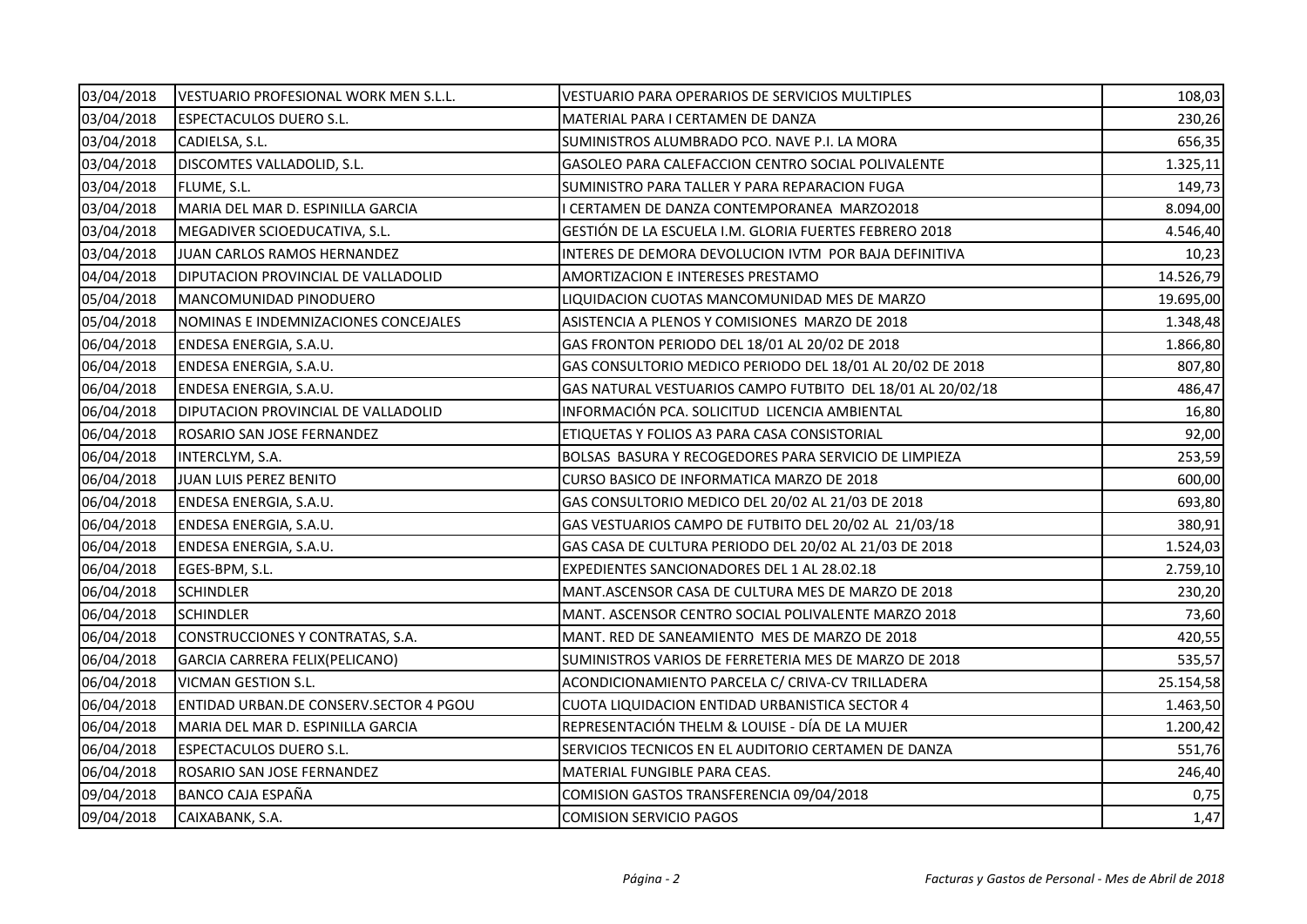| 10/04/2018 | <b>BANCO DE SANTANDER</b>                     | AMORTIZACION PRESTAMO Y COMISION DEMORA                        | 5.599,61   |
|------------|-----------------------------------------------|----------------------------------------------------------------|------------|
| 10/04/2018 | <b>BANCO CAJA ESPAÑA</b>                      | COMISION DOMICILIACION COMUNIDAD LOCALES PZA.LA CRUZ           | 0,55       |
| 10/04/2018 | COMUNIDAD DE PROP. PL. LA CRUZ, 1-9           | CUOTA COMUNIDAD LOCALES PZA. LA CRUZ ABRIL 2018                | 80,00      |
| 10/04/2018 | SENTENCIA AUDIENCIA PROV. VALLADOLID          | EMBARGO JUDICIAL EN EJECUCION DE SENTENCIA 0195/2017           | 100.804,43 |
| 11/04/2018 | BENEFICIARIOS/AS BONOBUS                      | 10 RECARGAS BONOBUS MES DE ABRIL DE 2018                       | 75,00      |
| 13/04/2018 | CAIXABANK, S.A.                               | <b>COMISIONES IVA</b>                                          | 2,90       |
| 13/04/2018 | INTERCLYM, S.A.                               | ROLLOS PAPEL HIGIÉNICO SERVICIO DE LIMPIEZA                    | 69,70      |
| 13/04/2018 | <b>IBERDROLA CLIENTES S.A.U.</b>              | CONSUMO ELECTRICO DEL 28/12/2017 AL 07/02/2018                 | 20.603,19  |
| 13/04/2018 | M. DEL CARMEN DIAZ SILVA                      | SUMINISTROS VARIOS EDIFICIOS PUBLICOS                          | 96,92      |
| 13/04/2018 | UTE PLANTA DE TRATAMIENTO DE VALLADOLID       | <b>IMPUESTO SOBRE VERTEDERO</b>                                | 8,32       |
| 13/04/2018 | AGENCIA ESTATAL DE ADM. TRIBUTARIA            | IRPF 1º TRIMESTRE 2018                                         | 54.692,87  |
| 16/04/2018 | <b>BANCO BILBAO VIZCAYA</b>                   | LIQUIDACION POR REMESAS DE ADEUDOS DIRECTOS                    | 5,02       |
| 16/04/2018 | <b>BANCO BILBAO VIZCAYA</b>                   | LIQUIDACION POR REMESAS DE ADEUDOS DIRECTOS                    | 6.007,39   |
| 17/04/2018 | IBERICA DE REVISION DE TACOGRAFOS, S.L.       | DEVOLUCION INGRESO DUPLICADO                                   | 173,76     |
| 17/04/2018 | DTS DISTRIBUIDORA DE TELEVISION DIGITAL, S.A. | TELEVISION POR CABLE CENTRO JUBILADOS (2 MESES)                | 595,65     |
| 17/04/2018 | DIPUTACION PROVINCIAL DE VALLADOLID           | PUBLICACION LICITACION PISCINA MUNICIPAL                       | 117,60     |
| 17/04/2018 | IBERICA DE REVISION DE TACOGRAFOS, S.L.       | DEVOLUCION INGRESO DUPLICADO                                   | 436,75     |
| 18/04/2018 | CMAYOR, S.A.                                  | REPARACION MAQUINA LIMPIEZA POLIDEPORTIVO                      | 115,20     |
| 18/04/2018 | 3MC MACROCOPY, S.L.                           | LONA PARA LA EXPOSICION 40 AÑOS DE JAZZ EN ESPAÑA              | 133,10     |
| 18/04/2018 | EUROPAC RECICLA SAU                           | GESTION PUNTO LIMPIO Y ALQUILER CONTENEDORES - MARZO           | 1.095,81   |
| 18/04/2018 | ESAFERAL S.L.U.                               | 20 TONELADAS PELLET PARA COLEGIO F.C. LOMAS                    | 4.162,40   |
| 18/04/2018 | <b>GRUPO CULTURA TRAD. CAMPO MIELGAS</b>      | ACOMPAÑAMIENTO MUSICAL DIA 23 DE ENERO DE 2018                 | 300,00     |
| 18/04/2018 | CONFEDERACION HIDROGRAFICA DEL DUERO          | LIQUIDACION AÑO 2017 VERTIDOS ARROYO ESPANTA                   | 24.008,41  |
| 18/04/2018 | ESAFERAL S.L.U.                               | PELLET DE MADERA PARA COLEGIO FELIX CUADRADO LOMAS             | 889,35     |
| 18/04/2018 | ANA GONZALEZ MIGUEL                           | COSTO SUBV. SEGÚN CONVENIO CLASES RESTAURACIÓN TRABAJADORES/AS | 90,00      |
| 18/04/2018 | WOLTERS KLUWER ESPAÑA, S.A.                   | GUIA DE FISCALIZACION ENTIDADES LOCALES                        | 151,42     |
| 18/04/2018 | INTERCLYM, S.A.                               | REPARACION MAQUINA LIMPIEZA                                    | 91,40      |
| 18/04/2018 | MEGADIVER SCIOEDUCATIVA, S.L.                 | GESTIÓN DE LA ESCUELA I.M. GLORIA FUERTES MARZO 2018           | 4.140,80   |
| 18/04/2018 | EGES-BPM, S.L.                                | EXPED. SANCIONADORES DEL 01 AL 31 DE MARZO DE 2018             | 1.342,50   |
| 18/04/2018 | REFORMA 7, S.L                                | RAMPA DEL COLEGIO FELIX CUADRADO LOMAS.                        | 3.156,84   |
| 18/04/2018 | ENDESA ENERGIA, S.A.U.                        | ENERGIA GAS COLEGIO JOAQUIN DIAZ                               | 4.128,60   |
| 18/04/2018 | ENDESA ENERGIA, S.A.U.                        | <b>GAS CASA DE CULTURA</b>                                     | 1.666,65   |
| 18/04/2018 | ENDESA ENERGIA, S.A.U.                        | <b>GAS CASA CONSISTORIAL</b>                                   | 1.340,99   |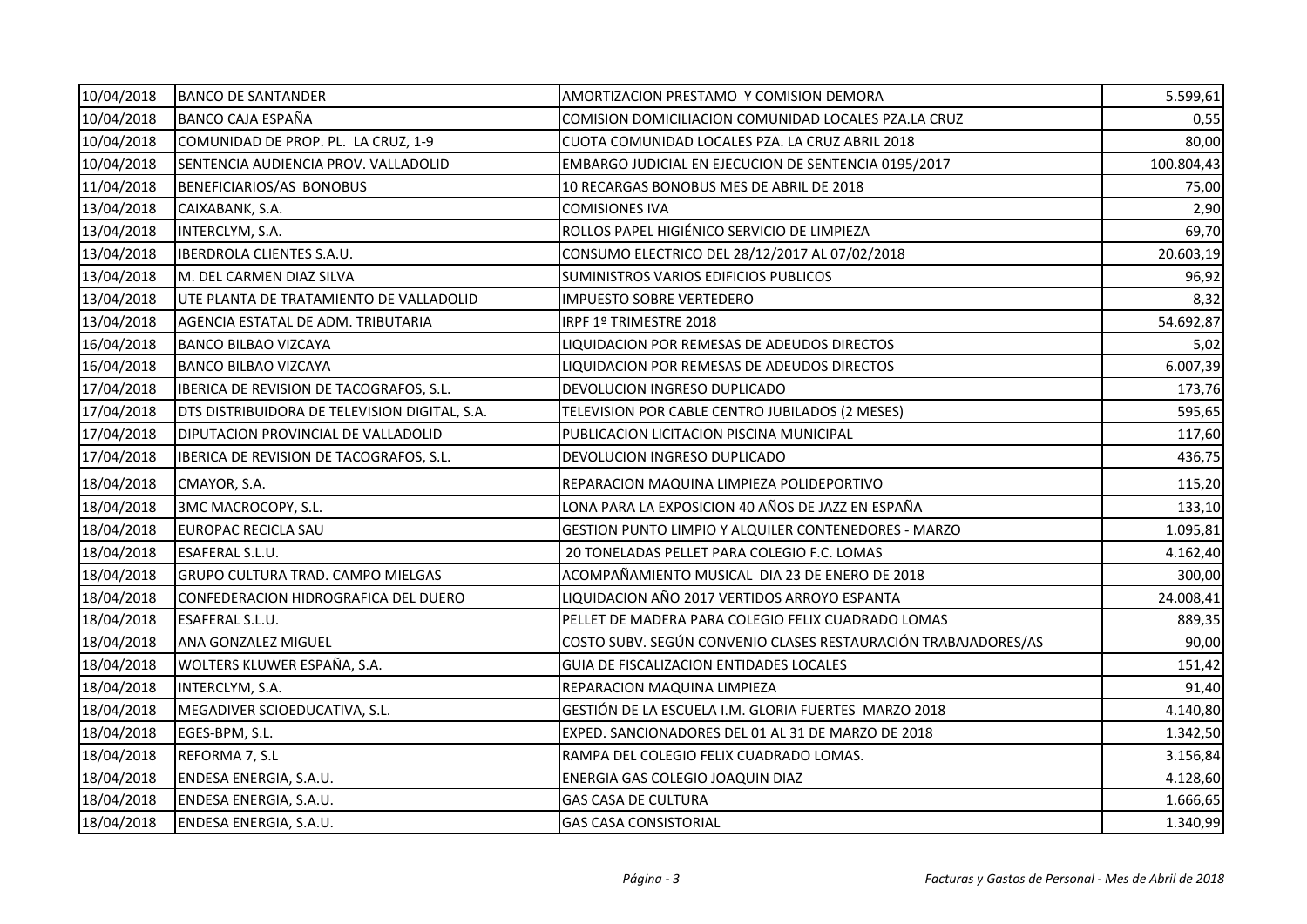| 18/04/2018 | ROALSANZ, S.L.L.                          | REALIZACION DE HOYOS PARA ARBOLES.                             | 108,90    |
|------------|-------------------------------------------|----------------------------------------------------------------|-----------|
| 18/04/2018 | <b>ESPECTACULOS DUERO S.L.</b>            | MATERIALES PARA TEATRO MUNICIPAL                               | 415,68    |
| 18/04/2018 | <b>MAPFRE VIDA</b>                        | SEGURO ACCIDENTES VOLUNTARIOS "VII CARRERA NOCTURNA"           | 89,17     |
| 18/04/2018 | <b>SUSANA CRESPO PALOMO</b>               | COSTO SUBV. SEGÚN CONVENIO CLASES PINTURA TRABAJADORES/AS      | 86,90     |
| 18/04/2018 | MT SERVICIOS EDUCATIVOS, S.L.             | COSTO SUBV. SEGÚN CONVENIO PILATES Y GIMNASIA TRABAJADORES/AS  | 475,35    |
| 18/04/2018 | ENDESA ENERGIA, S.A.U.                    | <b>GAS CASA CONSISTORIAL</b>                                   | 939,21    |
| 18/04/2018 | ENDESA ENERGIA, S.A.U.                    | <b>GAS FRONTON MUNICIPAL</b>                                   | 1.143,81  |
| 18/04/2018 | ENDESA ENERGIA, S.A.U.                    | GAS COLEGIO JOAQUIN DIAZ                                       | 3.682,67  |
| 18/04/2018 | AUTO-REPUESTOS BARAJAS, S.L.              | SUMINISTROS PARA PARQUE MOVIL                                  | 642,26    |
| 18/04/2018 | CADIELSA, S.L.                            | SUMINISTROS ELECTRICOS VARIOS                                  | 155,55    |
| 18/04/2018 | SUMINISTROS INDUSTRIALES VALLADOLID, S.L. | SUMINISTROS VARIOS HERRAMIENTAS                                | 9,79      |
| 18/04/2018 | TECNICAS DE AHORRO ENERGETICO, S.L.       | MANTENIMIENTO CORRECTIVO Y PREVENTIVO MES DE MARZO             | 726,00    |
| 18/04/2018 | HIJO DE CIRIACO SANCHEZ, S.A.             | SUMINISTRO DE ANGULOS PARA CEMENTERIO                          | 750,82    |
| 18/04/2018 | FRANYAL, S.L.                             | MANTENIMIENTO SECTOR 3 Y 4 MES DE MARZO                        | 2.096,93  |
| 18/04/2018 | INTERCLYM, S.A.                           | SUMINISTROS VARIOS DE LIMPIEZA                                 | 853,90    |
| 18/04/2018 | <b>ESPECTACULOS DUERO S.L.</b>            | SERVICIOS TECNICO DE SONIDO                                    | 356,54    |
| 18/04/2018 | M. ANTONIA RAMIREZ SAZ                    | COSTO SUBV. SEGÚN CONVENIO CLASES MANUALIDADES TRABAJADORES/AS | 52,00     |
| 18/04/2018 | <b>AUVASA</b>                             | <b>CUOTA MES DE MARZO</b>                                      | 21.446,53 |
| 18/04/2018 | DISCOMTES VALLADOLID, S.L.                | CARBURANTE PARA NAVE FECHA - 02/04/18                          | 1.118,69  |
| 18/04/2018 | EL NORTE DE CASTILLA, S.A.                | SUSCRIPCION CASA CONSISTORIAL DEL 01/01/18-31/12/18            | 564,00    |
| 18/04/2018 | RICARDO ALONSO MUÑOZ                      | SACOS DE CEMENTO PARA OBRAS VARIAS                             | 111,32    |
| 18/04/2018 | <b>ESPECTACULOS DUERO S.L.</b>            | SERVICIOS COMO TECNICO EN TEATRO MUNICIPAL.                    | 423,50    |
| 18/04/2018 | <b>BANCO BILBAO VIZCAYA</b>               | LIQUIDACION POR REMESAS DE ADEUDOS DIRECTOS                    | 26,72     |
| 23/04/2018 | BANCO CAJA ESPAÑA                         | AMORTIZACION PRESTAMO                                          | 1.377,57  |
| 24/04/2018 | CAIXABANK, S.A.                           | <b>COMISIONES</b>                                              | 1,57      |
| 25/04/2018 | REGULARIZACIÓN NÓMINAS                    | NOMINA DE ABRIL PAGADA DE MAS A DESCONTAR EN MAYO              | 144,84    |
| 25/04/2018 | NOMINAS CONCEJALES Y ALCALDE              | NOMINAS CONCEJALES Y ALCALDE MES DE ABRIL                      | 3.956,41  |
| 25/04/2018 | NOMINAS LABORALES                         | NOMINAS DEL PERSONAL LABORAL MES DE ABRIL                      | 67.827,21 |
| 25/04/2018 | NOMINAS FUNCIONARIOS                      | NOMINAS FUNCIONARIOS MES DE ABRIL                              | 1.166,60  |
| 25/04/2018 | NOMINAS FUNCIONARIOS                      | NOMINAS FUNCIONARIOS MES DE ABRIL                              | 22.037,07 |
| 25/04/2018 | NOMINAS LABORALES                         | NOMINAS PERSONAL LABORAL MES DE ABRIL                          | 3.778,87  |
| 26/04/2018 | SUBVENCIONES AYUDAS LIBROS                | SUBVENCION PARA AYUDAS DE LIBROS CURSO 2017/2018               | 11.825,73 |
| 27/04/2018 | <b>SUBVENCIONES AYUDAS LIBROS</b>         | SUBVENCION PARA AYUDAS DE LIBROS CURSO 2017/2018               | 1.707,74  |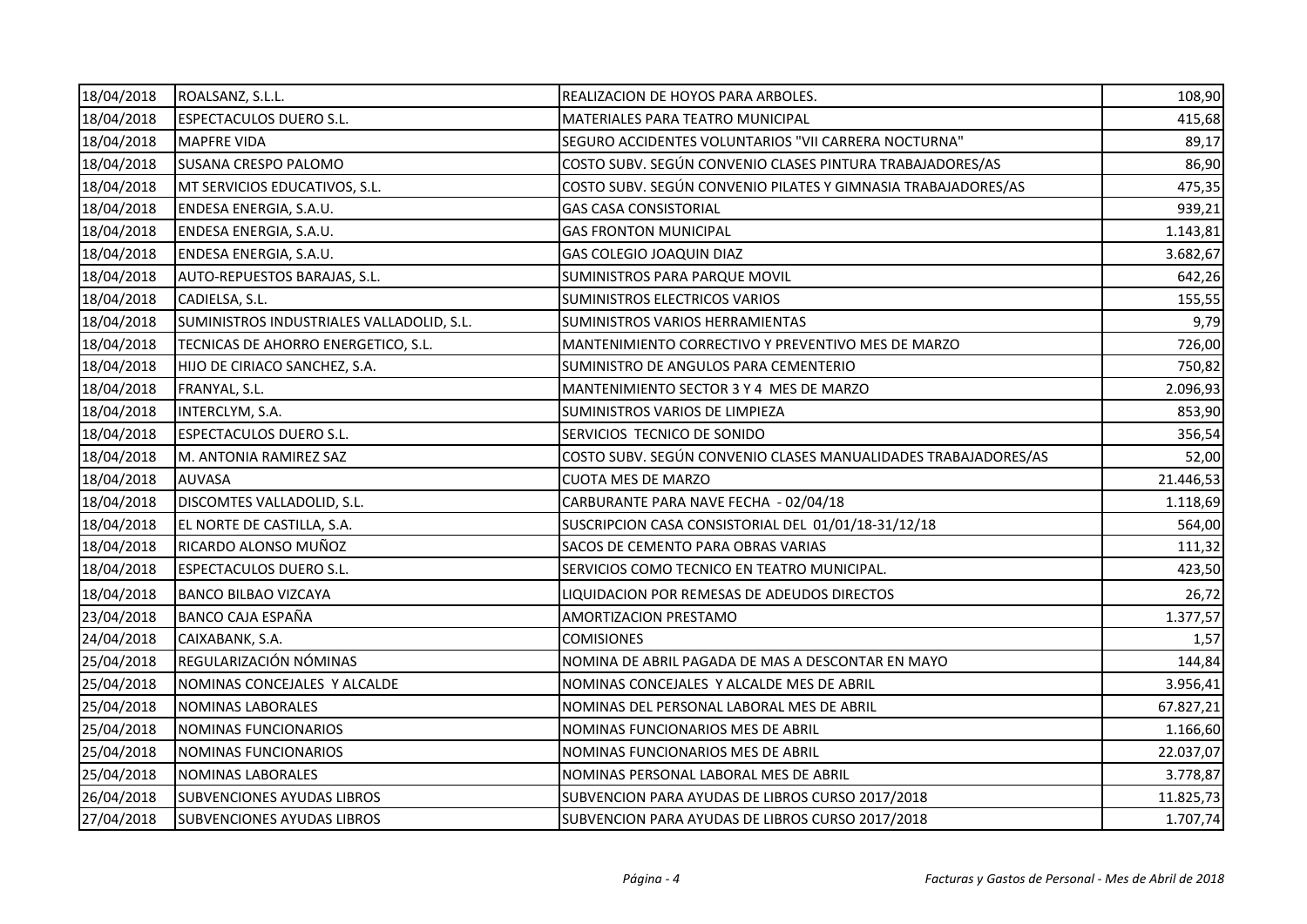| 28/04/2018 | <b>BANCO CAJA ESPAÑA</b>                      | <b>COMISION TRANSF. CUOTAS SINDICALES MES ABRIL</b>                     | 2,50     |
|------------|-----------------------------------------------|-------------------------------------------------------------------------|----------|
| 28/04/2018 | SECCION SINDICAL SEPPME DE VALLADOLID         | <b>CUOTAS SINDICALES VIGILANTES MES DE ABRIL</b>                        | 42,00    |
| 30/04/2018 | INTERCLYM, S.A.                               | HARAGAN METALICO, MANGO UNGER Y MANGO ALUMINIO MOPA                     | 20,22    |
| 30/04/2018 | <b>BANCO CAJA ESPAÑA</b>                      | COMISIONES COBRO RECIBOS CON TARJETAS ABRIL                             | 58,08    |
| 30/04/2018 | GAS NATURAL SERVICIOS SDG, S.A.               | SUMINISTRO GAS NATURAL FRONTON PERIODO DEL 18/11 AL 19/12/17            | 622,24   |
| 30/04/2018 | GAS NATURAL SERVICIOS SDG, S.A.               | SUMINISTRO DE GAS NATURAL CASA DE CULTURA                               | 1.836,45 |
| 30/04/2018 | GAS NATURAL S.U.R. SDG, S.A.                  | GAS NATURAL VESTUARIOS CAMPO FUTBITO DEL 20/12 AL 31/21/17              | 174,08   |
| 30/04/2018 | GAS NATURAL SERVICIOS SDG, S.A.               | SUMINISTRO DE GAS NATURAL CENTRO DE SALUD                               | 662,70   |
| 30/04/2018 | GAS NATURAL SERVICIOS SDG, S.A.               | FACTURACION GAS NATURAL CASA CONSISTORIAL PERIODO DEL 18/11 AL 19/12/17 | 961,49   |
| 30/04/2018 | GAS NATURAL S.U.R. SDG, S.A.                  | GAS NATURAL VESTUARIOS CAMPO DE FUTBITODEL 18/11 AL 19/12/17            | 401,13   |
| 30/04/2018 | GENERALI ESPAÑA, S.A. DE SEGUROS Y REASEGUROS | POLIZA SEGURO VEHICULO E2240BFL                                         | 184,77   |
| 30/04/2018 | ARTES GRAFICAS ANGELMA, S.A.                  | 3100 REVISTAS                                                           | 2.000,00 |
| 30/04/2018 | EXCLUSIVAS MAOR, S.L.                         | CANDADO PARA EL PUNTO LIMPIO                                            | 18,16    |
| 30/04/2018 | <b>BELEN RIVAS MERINO</b>                     | <b>INCINERACION GATOS</b>                                               | 81,40    |
| 30/04/2018 | DINAHOSTING, S.L.                             | RENOVACION DE HSOTING PROFESIONAL POR UN AÑO                            | 143,75   |
| 30/04/2018 | CERCAOLID, S.L.                               | <b>SUMINISTRO DE POSTES</b>                                             | 837,82   |
| 30/04/2018 | LEADER MEDIA S.L.                             | PUBLICIDAD EN PERIODICO DIGITAL-DIA INTERNACIONAL DE LA MUJER           | 302,50   |
| 30/04/2018 | MT SERVICIOS EDUCATIVOS, S.L.                 | <b>ACTIVIDADES EXTRAESCOLARES</b>                                       | 943,33   |
| 30/04/2018 | MAPFRE SEGUROS GENERALES                      | SEGURO VEHICULO E2240BFL                                                | 100,39   |
| 30/04/2018 | SECURITAS DIRECT, S.A.U.                      | ALARMA COLEGIO                                                          | 151,99   |
| 30/04/2018 | <b>SUBVENCIONES AYUDAS LIBROS</b>             | SUBVENCION PARA AYUDAS DE LIBROS CURSO 2017/2018                        | 52,00    |
| 30/04/2018 | <b>SUBVENCIONES AYUDAS LIBROS</b>             | SUBVENCION PARA AYUDAS DE LIBROS CURSO 2017/2018                        | 77,00    |
| 30/04/2018 | ALLIANZ CIA. DE SEGUROS Y REASEGUROS, S.A.    | POLIZA SEGURO DE VIDA PERIODO 10/02/2018 A 10/08/2018                   | 1.831,75 |
| 30/04/2018 | QUIMICA INDUSTRIAL MEDITERRANEA S.L.U.        | SUMINISTRO LUBE LITIUM                                                  | 191,18   |
| 30/04/2018 | FLUME, S.L.                                   | <b>VARIOS SUMINISTROS</b>                                               | 110,42   |
| 30/04/2018 | TELEFONICA MOVILES ESPAÑA, S.A.               | TELEFONIA MOVIL PERIODO DEL 18 /02 AL 17/03/18                          | 340,54   |
| 30/04/2018 | TELEFONICA MOVILES ESPAÑA, S.A.               | TELEFONIA MOVIL PERIODO DEL 18 /02 AL 17/03/18                          | 396,82   |
| 30/04/2018 | TELEFONICA DE ESPAÑA, S,A,                    | FACTURACION TELEFONIA FIJA CONCERTADA VARIABLE                          | 27,59    |
| 30/04/2018 | TELEFONICA DE ESPAÑA, S,A,                    | FACTURACION TELEFONIA FIJA CONCERTADA                                   | 1.597,39 |
| 30/04/2018 | PASCUAL ARRANZ G., S.L.                       | COPIAS FOTOCOPIADORAS CASA CONSITORIAL - MARZO                          | 266,87   |
| 30/04/2018 | SOC. ESTATAL DE CORREOS Y TELEGRAFOS, S.A.    | GASTOS CORREOS MES DE MARZO                                             | 811,34   |
| 30/04/2018 | <b>MAPFRE VIDA</b>                            | POLIZA SEGURO COLECTIVO DE VIDA                                         | 6.498,36 |
| 30/04/2018 | CESAR RODRIGUEZ DE LA FUENTE                  | PINTURA EN OFICINAS CEAS                                                | 1.241,44 |